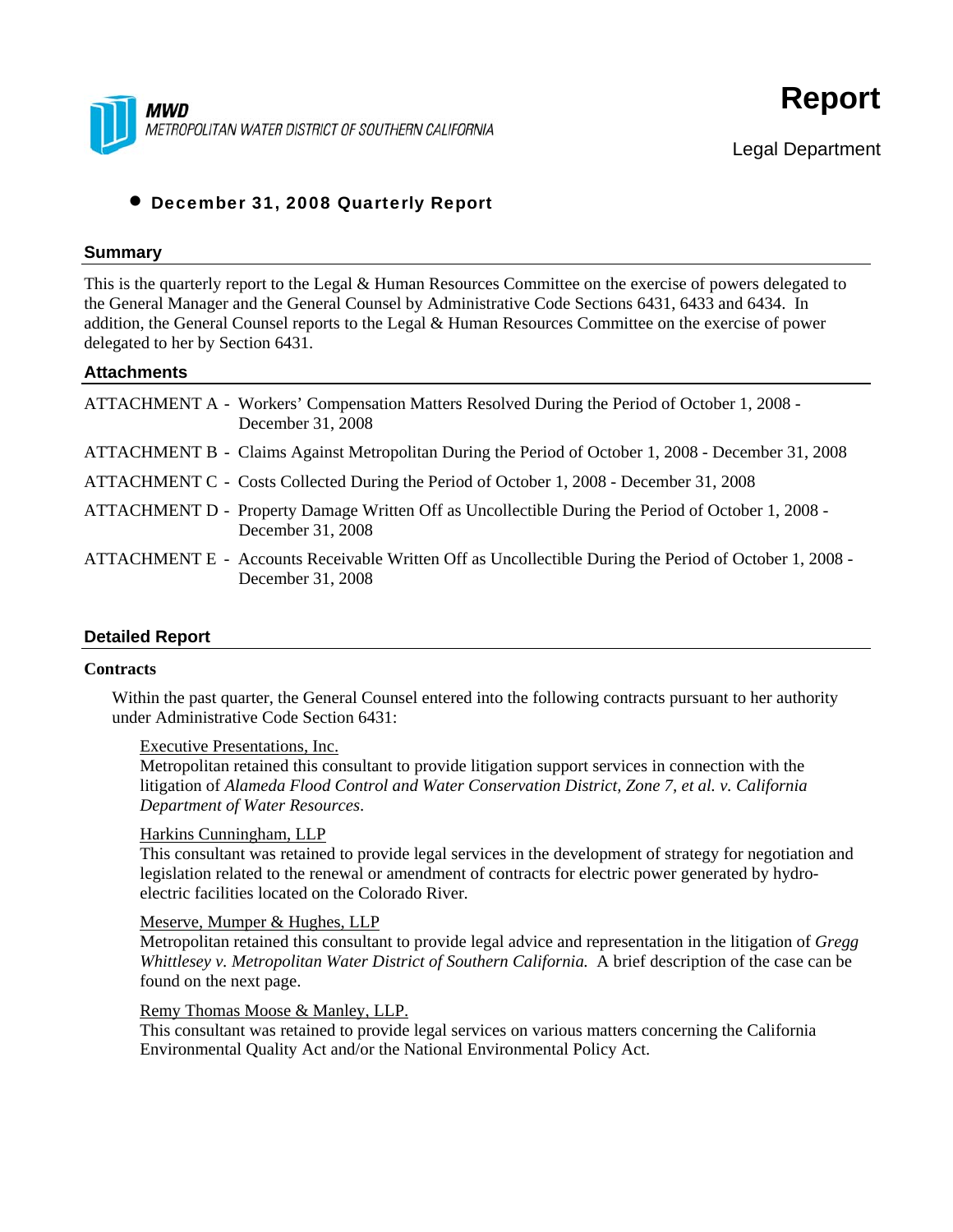### **Claims**

- 1. Between October 1, 2008 and December 31, 2008, Metropolitan initiated, compromised, settled, or otherwise disposed of the following claims:
	- a. Litigated Claims By and Against Third Parties

During the past quarter, Metropolitan initiated, compromised, settled, or otherwise disposed of the following litigated claims by and against third parties.

## *Gregg Whittlesey v. Metropolitan*

Gregg Whittlesey, a former Metropolitan employee who was released during his probationary period, sued Metropolitan alleging wrongful termination in violation of public policy, defamation, and intentional infliction of emotional distress. Metropolitan filed its answer, containing a general denial and affirmative defenses. The parties participated in mediation in August 2008, but did not resolve the case. In August 2008, Metropolitan filed a motion for summary judgment or, alternatively, summary adjudication, requesting dismissal of part or all of the case, which was scheduled for hearing on October 31, 2008. In October 2008, the Court granted Plaintiff's request to continue the motion hearing to December 15, 2008 to permit Plaintiff to conduct further discovery, and the Court rescheduled the December 3, 2008 trial to begin on January 23, 2009. In October 2008, the parties agreed to a settlement of the case pursuant to the General Manager's authority. The terms of the settlement agreement are confidential. The Court dismissed the case with prejudice on November 6, 2008.

#### Foothill Power Plant Notice of Violation

Metropolitan received a Notice of Violation (NOV) from the Los Angeles Regional Water Quality Control Board (Regional Board) related to Metropolitan's Foothill Power Plant, located near Lake Castaic. The NOV alleged numerous violations of Metropolitan's National Pollutant Discharge Elimination System permit, including discharges exceeding permit limits and the late filing of annual reports between 2001 and 2004. Through mitigation the Regional Board revised the NOV and rescinded 125 of the alleged reporting violations. Among the remaining fifteen alleged violations, seven were classified as "serious" and subject to minimum mandatory penalties of no less than \$3,000 per violation.

Ultimately, Metropolitan was able to settle the case for \$33,000. The State Water Resources Control Board's acceptance of the settlement is made subject to a 30-day comment period after the State Board publishes notice of the proposed settlement and allows public comment. If "significant comments are received in opposition to the settlement," or "new material facts" come to light during the comment period, the State Board reserves the ability to withdraw the offer. In the unlikely event that the settlement offer should be withdrawn, Metropolitan would have the full ability to defend the action and assert all applicable defenses.

### b. Workers' Compensation Matters

The workers' compensation claims settled by the General Manager and the General Counsel within the past quarter are reported in Attachment A.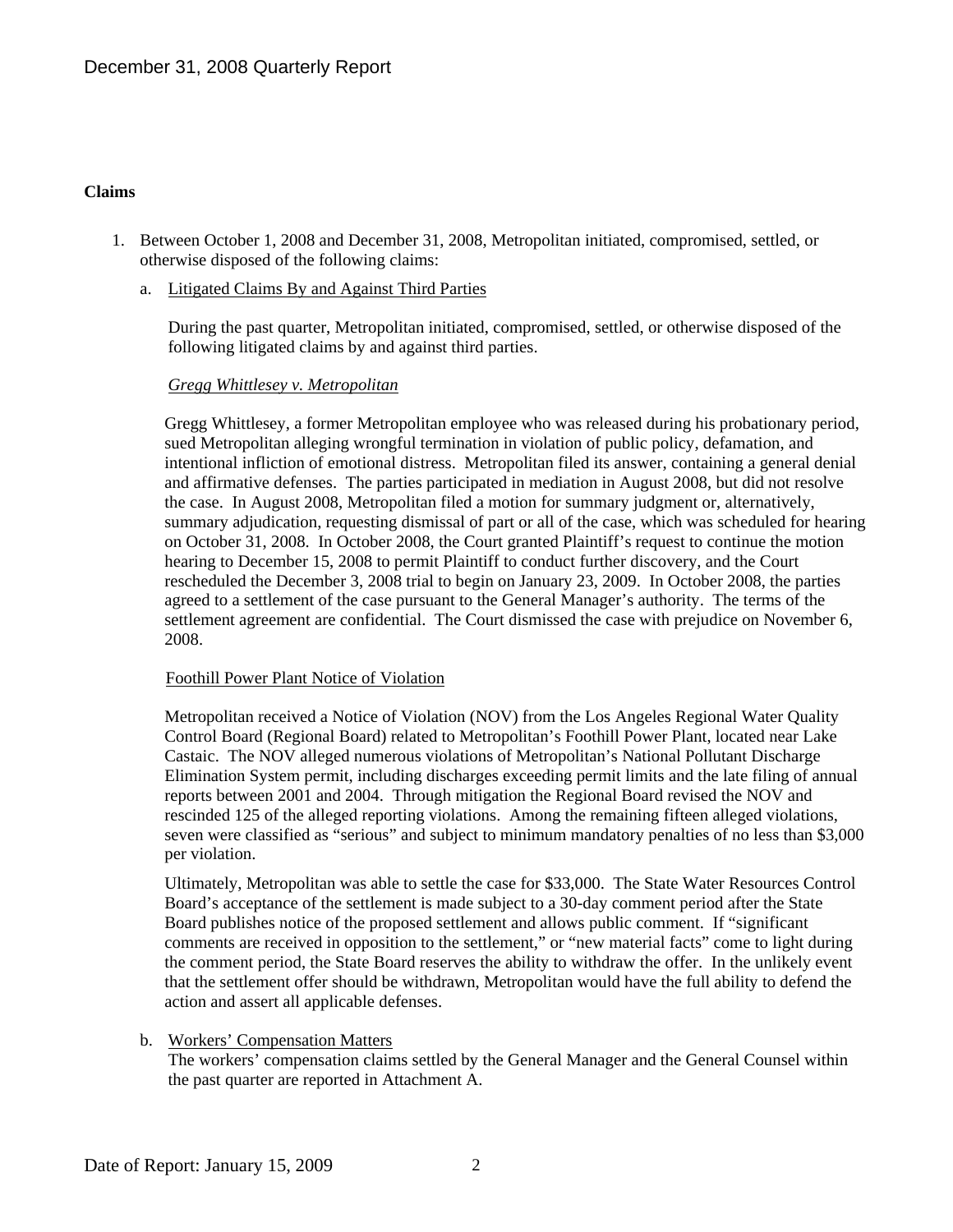- c. Other Claims By and Against Third Parties Non-litigated third party claims settled by the General Manager and the General Counsel within the past quarter are reported in Attachment B.
- d. SB 90 Claims During the past quarter, Metropolitan did not submit any SB 90 claims for reimbursement for statemandated costs.
- e. Separation Agreements Metropolitan did not execute any separation agreement during this period.
- 2. Costs collected for claims during the past quarter are reported in Attachment C.
- 3. Property Damage Claims declared uncollectible by the General Manager within the past quarter are reported in Attachment D.
- 4. Accounts Receivable Written Off as Uncollectible by the General Manager during the past quarter are reported in Attachment E.

BLA # 6535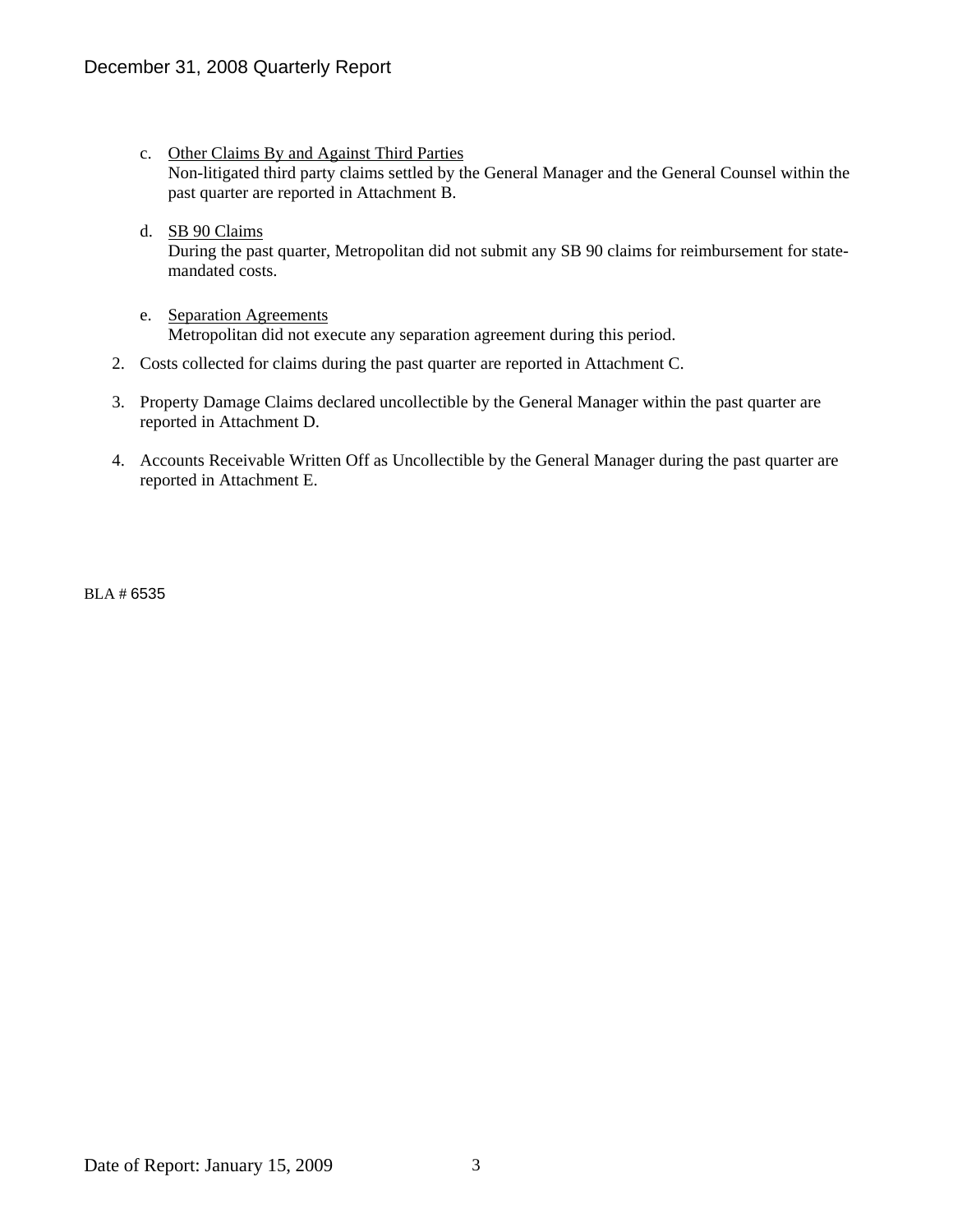## **ATTACHMENT A**  Workers' Compensation Matters Resolved During the Period of October 1, 2008 – December 31, 2008

| <b>Classification</b>       | <b>Control No.</b>                                                                                                         | Date of Injury                                                                    | <b>Amount of</b><br><b>Settlement</b> | <b>Nature of Injury</b>                       | <b>Basis for Settlement</b>                                                                                 |
|-----------------------------|----------------------------------------------------------------------------------------------------------------------------|-----------------------------------------------------------------------------------|---------------------------------------|-----------------------------------------------|-------------------------------------------------------------------------------------------------------------|
| Engineering<br>Technician   | 2008-0325-0607                                                                                                             | 3/24/08                                                                           | \$2,070.00                            | Lower back                                    | Stipulated settlement based on treating<br>physician's report.                                              |
| Maintenance<br>Mechanic     | 1999-1011-0161                                                                                                             | 10/6/99                                                                           | \$3,780.00                            | Left knee                                     | Stipulated settlement based on treating<br>physician's report.                                              |
| Maintenance<br>Mechanic     | 2006-0731-0068                                                                                                             | 5/22/06                                                                           | \$25,000.00                           | Respiratory/pulmonary<br>system, chest        | Compromise and release, negotiated<br>settlement of all claims, all issues.                                 |
| Engineering<br>Technician   | 2007-0424-0603                                                                                                             | 4/18/07                                                                           | \$6,177.14                            | <b>Bilateral hearing loss</b>                 | Stipulated settlement based on Qualified<br>Medical Evaluator's report.                                     |
| Administrative<br>Assistant | 98-0916-0132<br>2003-0224-0526<br>2004-0225-0464                                                                           | 9/16/98<br>$2/22/03$ CT*<br>2/24/03                                               | \$71,453.75                           | Back, chest                                   | Stipulated settlement based on Agreed<br>Medical Evaluator's report.                                        |
| Hydroelectric<br>Technician | 2001-0319-0545<br>2001-1105-0224<br>2002-0320-0478<br>2003-0107-0417<br>2005-0929-0167<br>2006-0215-0421<br>2006-1106-0246 | 3/16/01<br>10/30/01<br>3/18/02<br>12/23/02<br>9/28/05<br>12/31/05 CT*<br>10/31/06 | \$5,280.00                            | Neck, thoracic & lumbar<br>spine, right elbow | Stipulated settlement based on Agreed<br>Medical Evaluator's report.                                        |
| Electronic<br>Technician    | 2005-1104-0224                                                                                                             | $11/1/05$ CT*                                                                     | \$0.00                                | <b>Bilateral hearing loss</b>                 | Stipulated settlement (providing future<br>medical treatment only) based on treating<br>physician's report. |

 $*$  CT = Continuing Trauma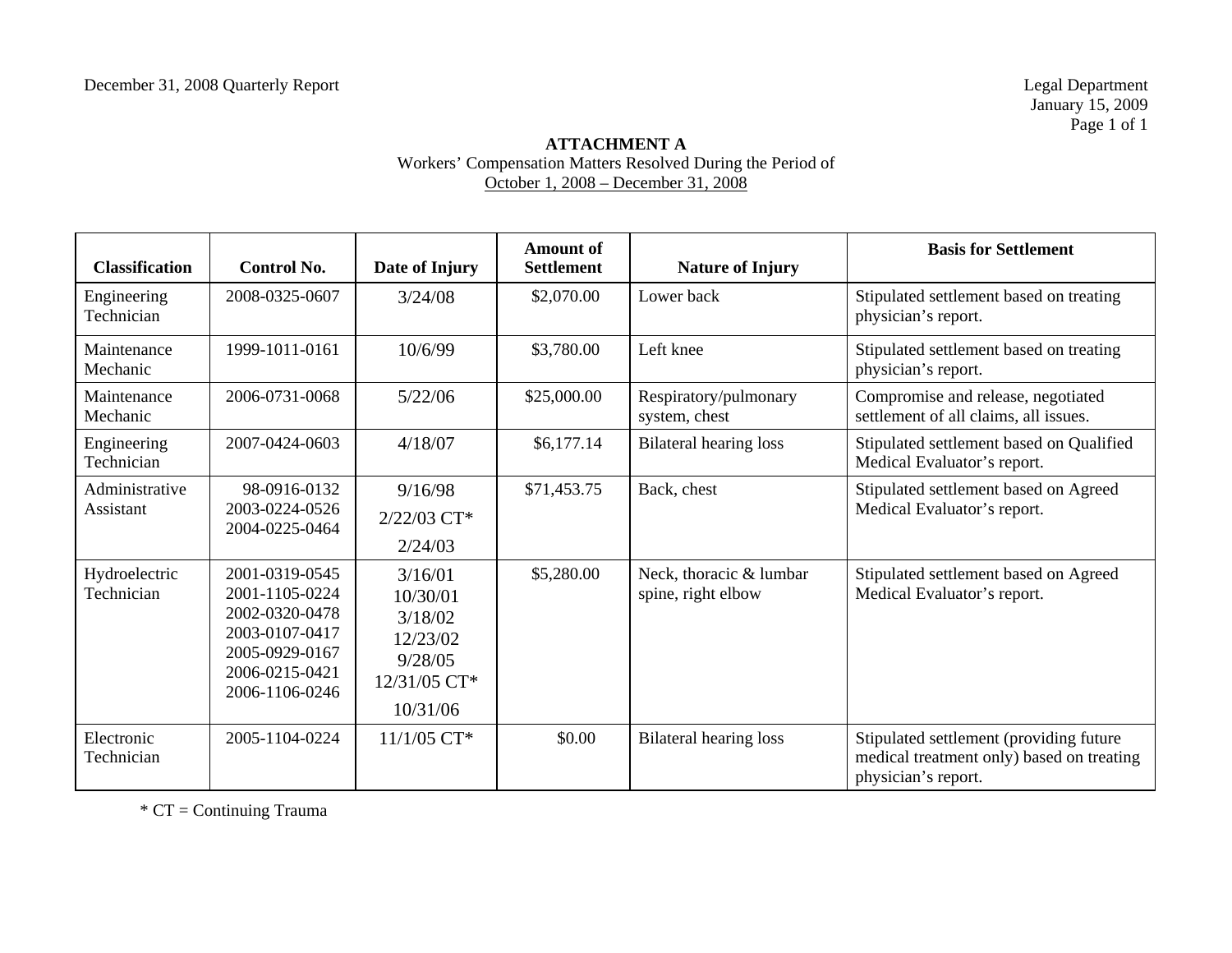### **ATTACHMENT B**  Claims Against Metropolitan During the Period of October 1, 2008 – December 31, 2008

| <b>Claimant</b>   | <b>Control No.</b><br>CW No. | Amount of<br><b>Settlement</b> | <b>Incident Description</b>                                                | <b>Basis for Resolution</b>                                                                                             |
|-------------------|------------------------------|--------------------------------|----------------------------------------------------------------------------|-------------------------------------------------------------------------------------------------------------------------|
| Jesus Rivera      | 2008-0407-0642<br>CW 1478899 | \$1,100.00                     | On 3/28/08, a District driver struck and<br>damaged a third party vehicle. | The third party property damage claim was<br>settled based on evaluation of damages and<br>the repair estimate.         |
| Jesus Rivera      | 2008-0407-0641<br>CW 1478897 | \$1,319.36                     | On 3/24/08, a District driver struck and<br>damaged a third party vehicle. | The third party property damage claim was<br>settled based on evaluation of damages and<br>the repair estimate.         |
| Marisa Wright     | 2008-0220-0526<br>CW 1471683 | \$250.00                       | On 2/16/08, a District driver rear-ended<br>a third party vehicle.         | The third party bodily injury claim was<br>settled based on evaluation of the cause,<br>impact, damages, and treatment. |
| <b>Bobby Hunt</b> | 2008-0220-0526<br>CW 1471683 | \$1,891.20                     | On 2/16/08, a District driver rear-ended<br>a third party vehicle.         | The third party property damage claim was<br>settled based on evaluation of damages and<br>the repair estimate.         |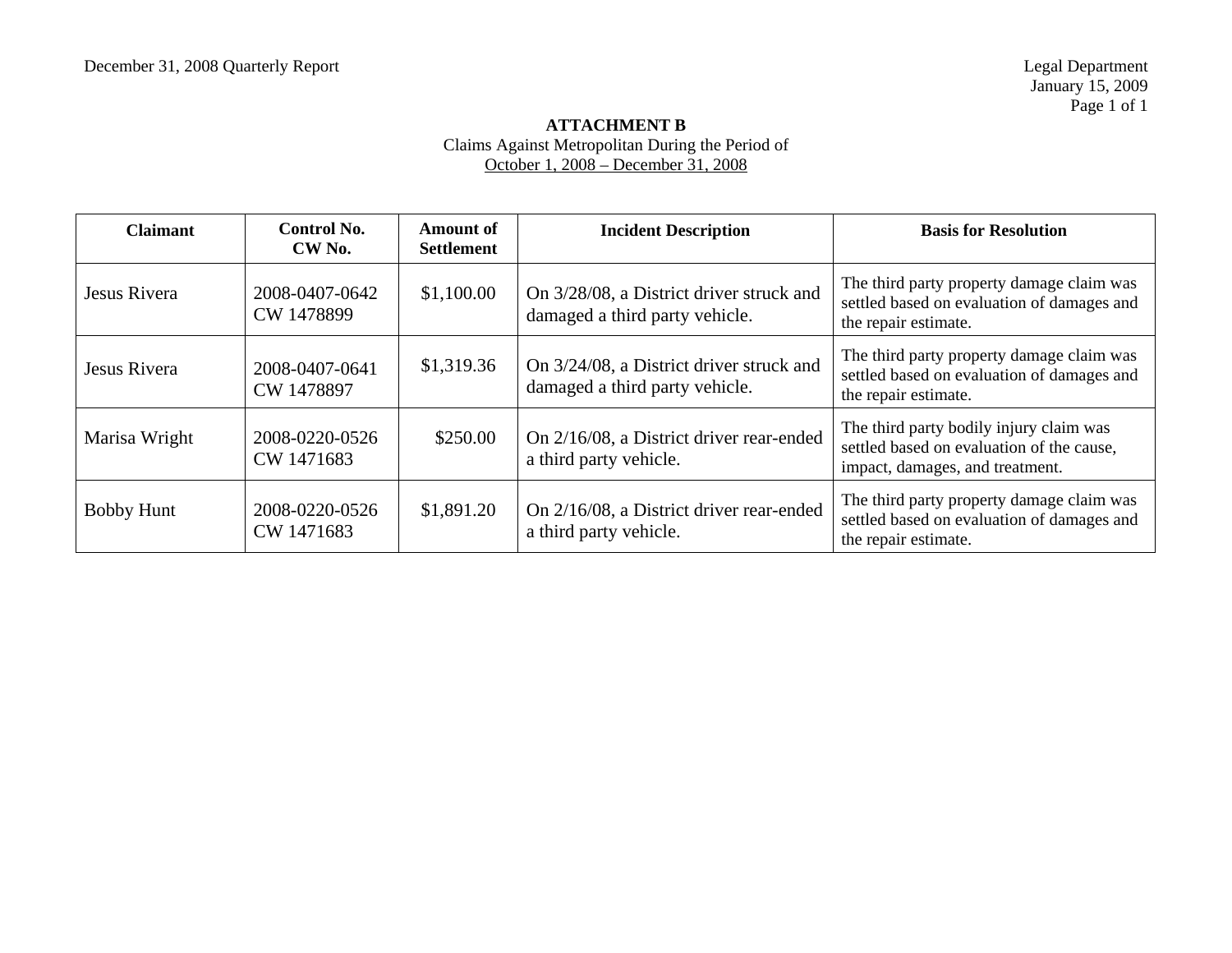### **ATTACHMENT C**

Costs Collected During the Period of October 1, 2008 – December 31, 2008

| <b>Third Party</b><br>or Cause | Control No.<br>CW No.        | Damage<br>Amount | <b>Incident Description</b>                           | <b>Basis for Costs Collected</b>                                      |
|--------------------------------|------------------------------|------------------|-------------------------------------------------------|-----------------------------------------------------------------------|
| Olin Corporation               | 2005-1121-0264<br>CW 1396599 | \$2,043.13       | On $11/17/05$ , third party damaged<br>District gate. | The claim for property damage was paid in full<br>by the third party. |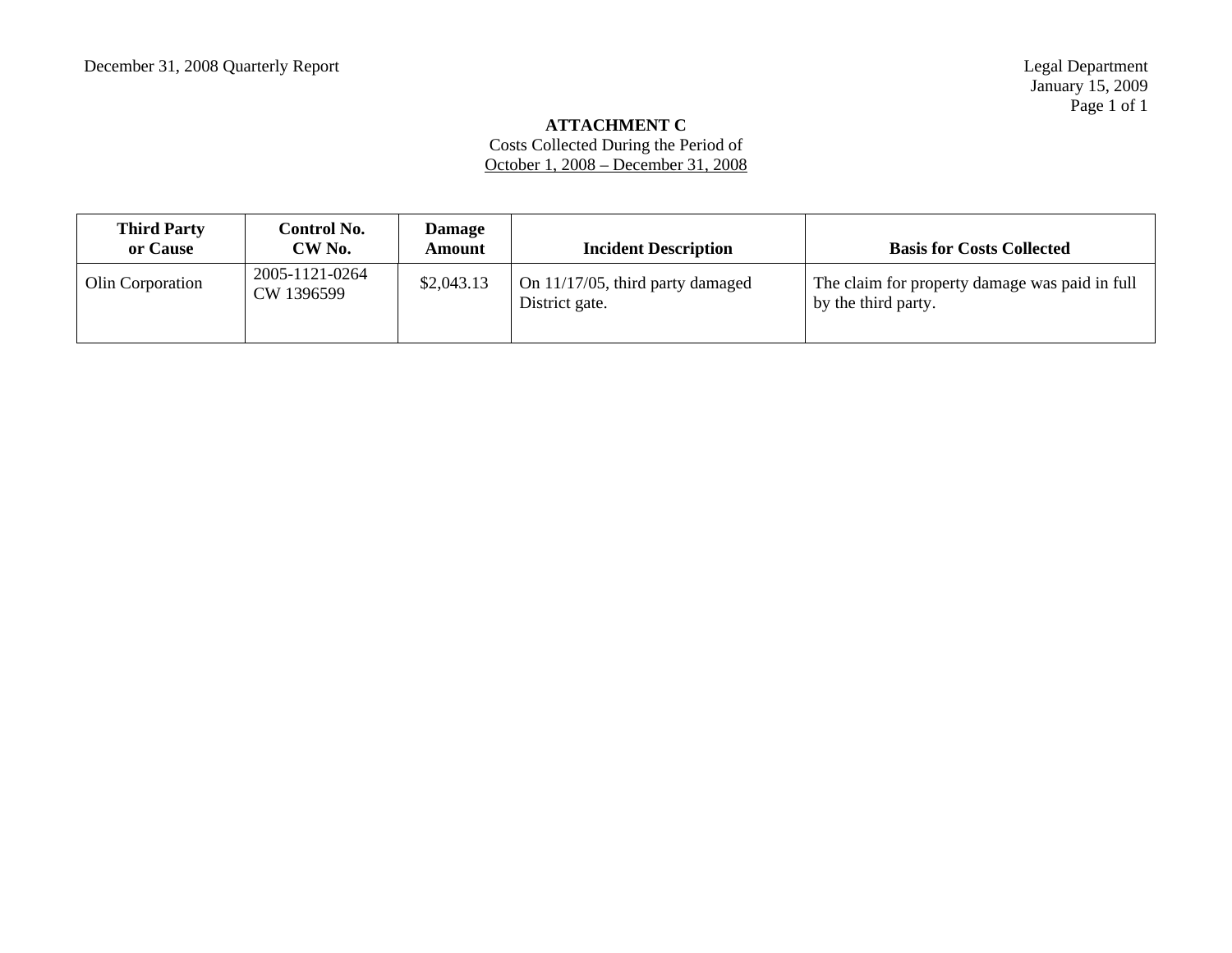## **ATTACHMENT D**  Invoices Written Off as Uncollectible During the Period of October 1, 2008 – December 31, 2008

| <b>Third Party or</b><br><b>Cause</b> | <b>Control No.</b><br>"CW No. | Project<br>No. | <b>Damage</b><br><b>Amount</b> | <b>Incident Description</b>                                                                      | <b>Basis for Write-Off</b>                                                                                                    | Date<br><b>Written Off</b> |
|---------------------------------------|-------------------------------|----------------|--------------------------------|--------------------------------------------------------------------------------------------------|-------------------------------------------------------------------------------------------------------------------------------|----------------------------|
| Unidentified<br><b>Third Party</b>    | 2008-1003-0242<br>CW 1488264  | 761550         | \$630.00                       | On $10/1/08$ , an unidentified third<br>party damaged a section of District<br>fence.            | The property damage costs<br>were written off because the<br>third party could not be<br>identified.                          | 12/12/08                   |
| Unidentified<br><b>Third Party</b>    | 2008-0826-0152<br>CW 1488263  | 761542         | \$5,280.00                     | On 8/25/08, an unidentified third<br>party damaged a section of District<br>fence.               | The property damage costs<br>were written off because the<br>third party could not be<br>identified.                          | 12/12/08                   |
| Unidentified<br><b>Third Party</b>    | 2008-0807-0108<br>CW 1488262  | 761534         | \$480.00                       | On 8/5/08, an unidentified third<br>party damaged a section of District<br>fence.                | The property damage costs<br>were written off because the<br>third party could not be<br>identified.                          | 12/12/08                   |
| Damage<br>During Use                  | 2008-0730-0090<br>CW 1482493  | 761531         | \$2,372.99                     | On 7/29/08, a District driver backed<br>into a concrete planter and damaged<br>District vehicle. | The property damage costs<br>were written off because the<br>damage occurred during the<br>course and scope of<br>employment. | 12/12/08                   |
| Damage<br>During Use                  | 2008-0715-0044<br>CW 1481577  | 761527         | \$617.43                       | On 7/14/08, a District vehicle was<br>struck and damaged by road debris.                         | The property damage costs<br>were written off because the<br>damage occurred during the<br>course and scope of<br>employment. | 12/12/08                   |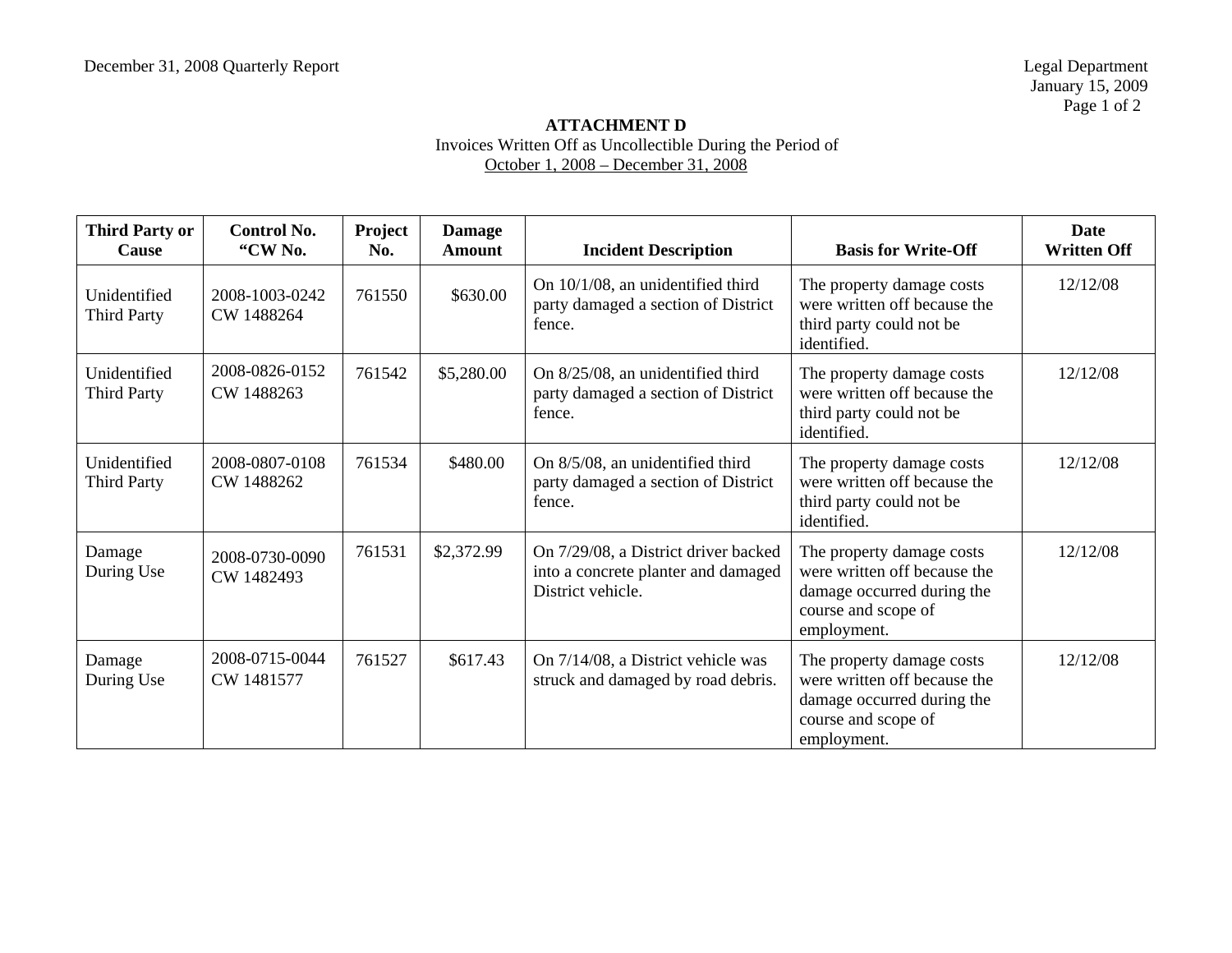## **ATTACHMENT D**  Invoices Written Off as Uncollectible During the Period of October 1, 2008 – December 31, 2008

| <b>Third Party or</b><br><b>Cause</b> | Control No.<br>"CW No.       | <b>Project</b><br>No. | <b>Damage</b><br><b>Amount</b> | <b>Incident Description</b>                                                       | <b>Basis for Write-Off</b>                                                                                                    | <b>Date</b><br><b>Written Off</b> |
|---------------------------------------|------------------------------|-----------------------|--------------------------------|-----------------------------------------------------------------------------------|-------------------------------------------------------------------------------------------------------------------------------|-----------------------------------|
| Damage<br>During Use                  | 2008-0521-0782<br>CW 1477291 | 761503                | \$1,006.14                     | On 5/16/08, a District driver backed<br>into another parked District vehicle.     | The property damage costs<br>were written off because the<br>damage occurred during the<br>course and scope of<br>employment. | 12/12/08                          |
| Unidentified<br>Third Party           | 2008-0407-0648<br>CW 1474388 | 761487                | \$425.32                       | On 5/4/08, an unidentified third<br>party damaged a section of District<br>fence. | The property damage costs<br>were written off because the<br>third party could not be<br>identified.                          | 12/12/08                          |